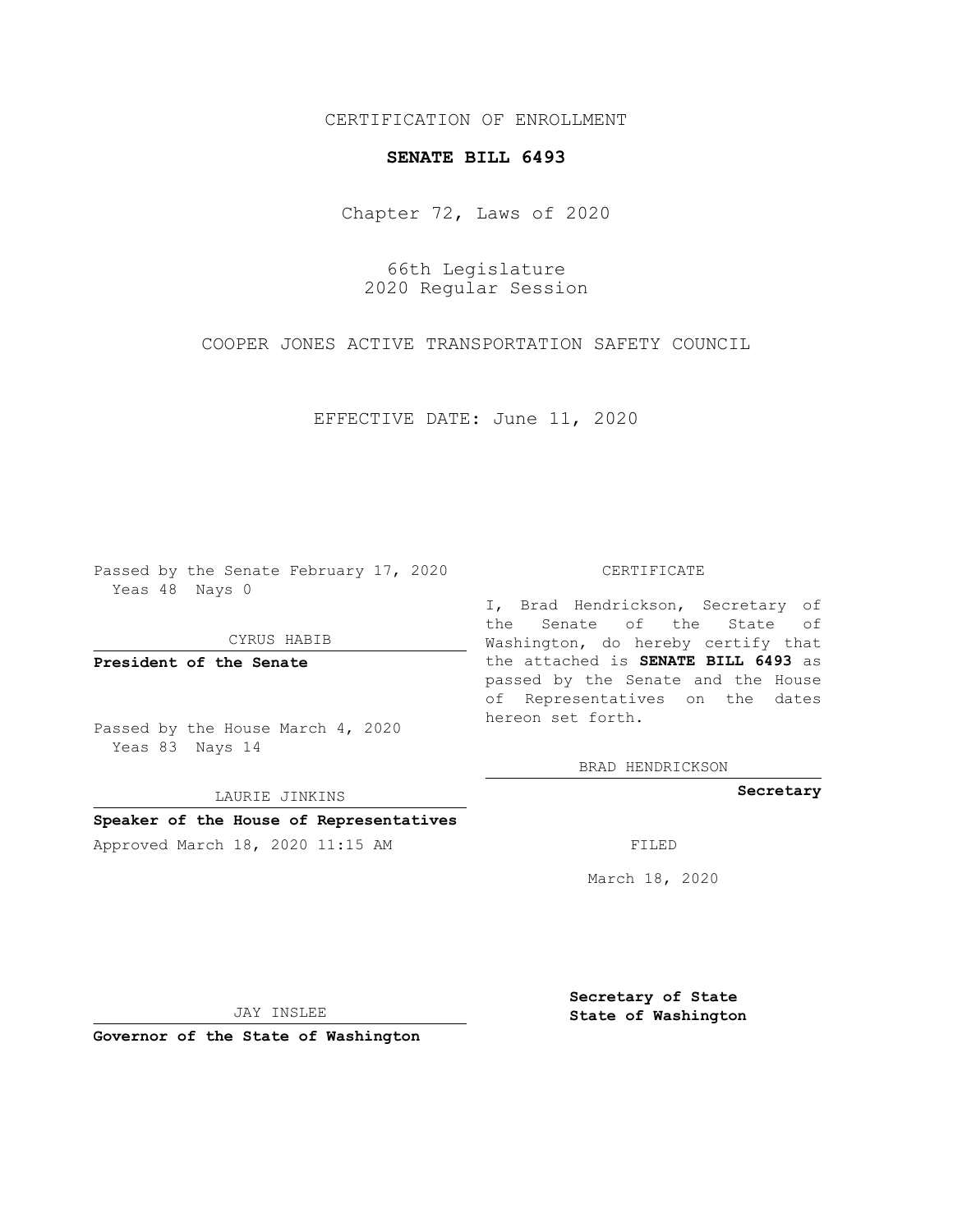## **SENATE BILL 6493**

Passed Legislature - 2020 Regular Session

**State of Washington 66th Legislature 2020 Regular Session By** Senators Liias, King, Hobbs, Billig, Saldaña, and Wilson, C. Read first time 01/20/20. Referred to Committee on Transportation.

1 AN ACT Relating to the Cooper Jones active transportation safety 2 council; adding a new section to chapter 43.59 RCW; and repealing RCW 43.59.155.3

4 BE IT ENACTED BY THE LEGISLATURE OF THE STATE OF WASHINGTON:

5 NEW SECTION. **Sec. 1.** A new section is added to chapter 43.59 6 RCW to read as follows:

7 (1) Within amounts appropriated to the traffic safety commission, 8 the commission must convene the Cooper Jones active transportation 9 safety council comprised of stakeholders who have a unique interest 10 or expertise in the safety of pedestrians, bicyclists, and other 11 nonmotorists.

 (2) The purpose of the council is to review and analyze data and programs related to fatalities and serious injuries involving pedestrians, bicyclists, and other nonmotorists to identify points at which the transportation system can be improved including, whenever possible, privately owned areas of the system such as parking lots, 17 and to identify patterns in pedestrian, bicyclist, and other nonmotorist fatalities and serious injuries. The council may also:

19 (a) Monitor progress on implementation of existing council 20 recommendations; and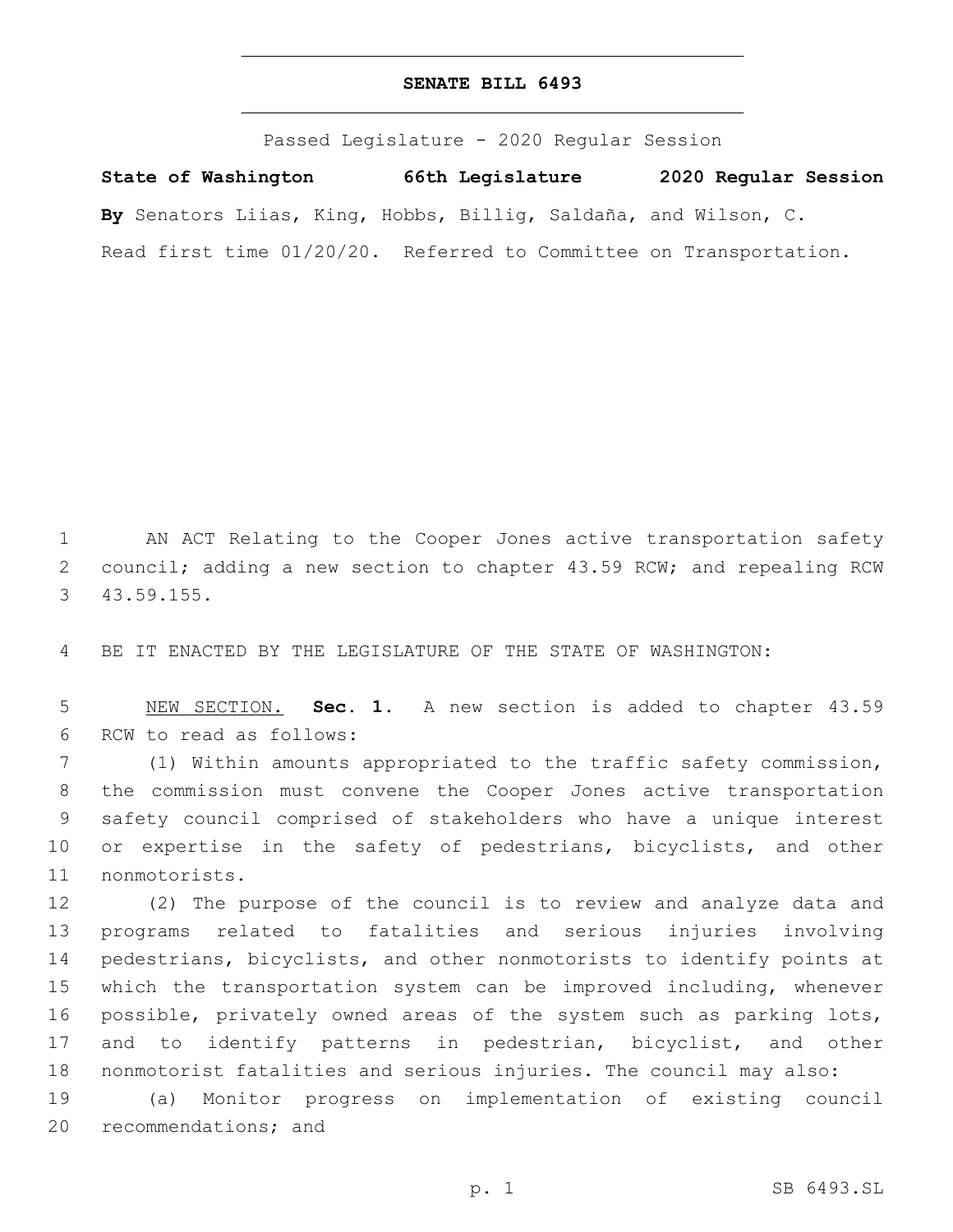(b) Seek opportunities to expand consideration and implementation of the principles of systematic safety, including areas where data 3 collection may need improvement.

(3)(a) The council may include, but is not limited to:

5 (i) A representative from the commission;

 (ii) A coroner from the county in which pedestrian, bicyclist, or 7 nonmotorist deaths have occurred;

 (iii) Multiple members of law enforcement who have investigated 9 pedestrian, bicyclist, or nonmotorist fatalities;

10 (iv) A traffic engineer;

 (v) A representative from the department of transportation and a 12 representative from the department of health;

(vi) A representative from the association of Washington cities;

 (vii) A representative from the Washington state association of 15 counties;

(viii) A representative from a pedestrian advocacy group; and

 (ix) A representative from a bicyclist or other nonmotorist 18 advocacy group.

 (b) The commission may invite other representatives of stakeholder groups to participate in the council as deemed appropriate by the commission. Additionally, the commission may invite a victim or family member of a victim to participate in the 23 council.

 (4) The council must meet at least quarterly. By December 31st of each year, the council must issue an annual report detailing any findings and recommendations to the governor and the transportation committees of the legislature. The commission must provide the annual report electronically to all municipal governments and state agencies that participated in the council during that calendar year. Additionally, the council must report any budgetary or fiscal recommendations to the office of financial management and the 32 legislature by August 1st on a biennial basis.

 (5) As part of the review of pedestrian, bicyclist, or nonmotorist fatalities and serious injuries that occur in Washington, the council may review any available information, including crash information maintained in existing databases; statutes, rules, policies, or ordinances governing pedestrians and traffic related to the incidents; and any other relevant information. The council may make recommendations regarding changes in statutes, ordinances, rules, and policies that could improve pedestrian, bicyclist, or

p. 2 SB 6493.SL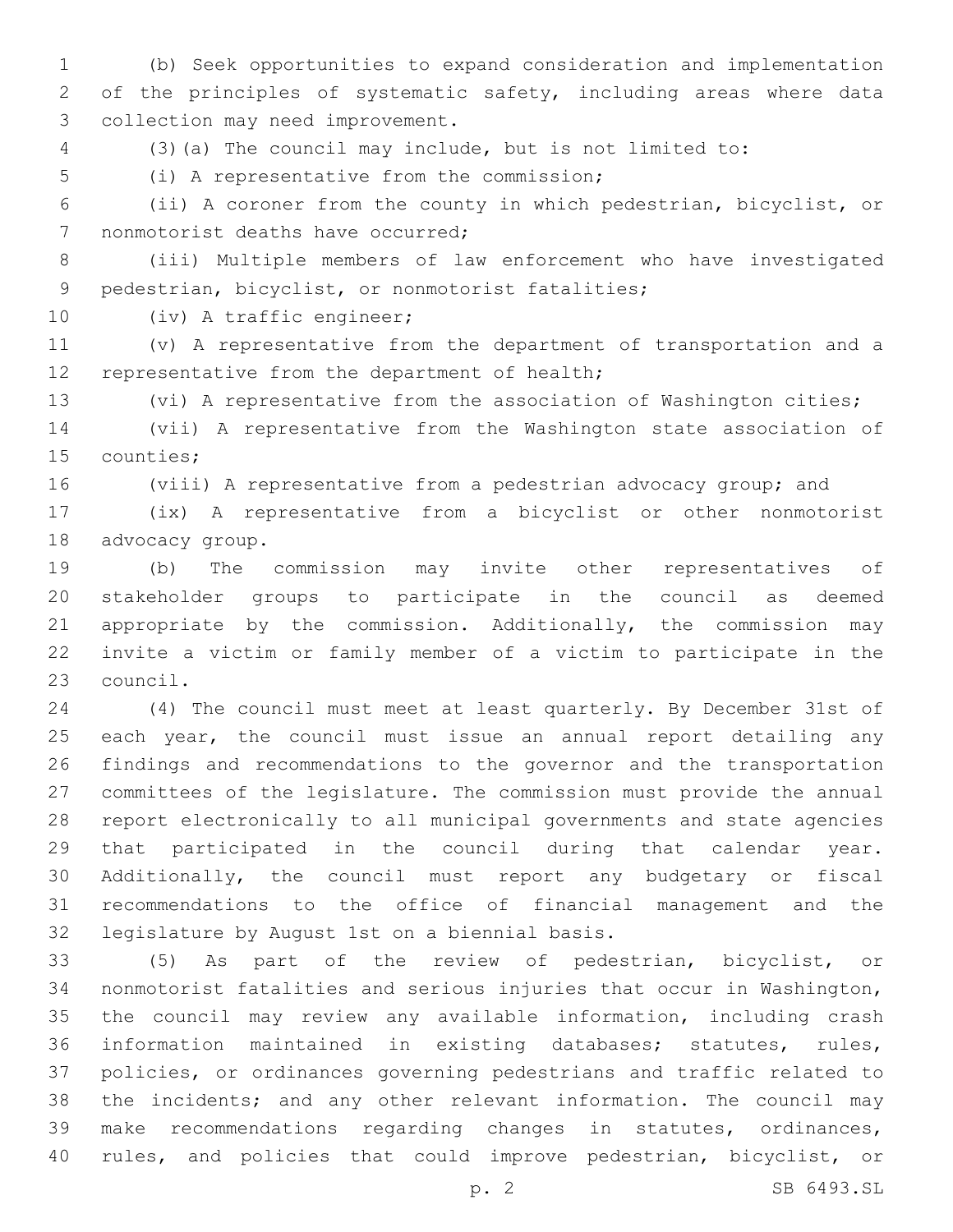nonmotorist safety. Additionally, the council may make recommendations on how to improve traffic fatality and serious injury data quality, including crashes that occur in privately owned property such as parking lots. The council may consult with local cities and counties, as well as local police departments and other law enforcement agencies and associations representing those jurisdictions on how to improve data quality regarding crashes 8 occurring on private property.

 (6)(a) Documents prepared by or for the council are inadmissible and may not be used in a civil or administrative proceeding, except that any document that exists before its use or consideration in a review by the council, or that is created independently of such review, does not become inadmissible merely because it is reviewed or used by the council. For confidential information, such as personally identifiable information and medical records, which are obtained by the council, neither the commission nor the council may publicly disclose such confidential information. No person who was in attendance at a meeting of the council or who participated in the creation, retention, collection, or maintenance of information or documents specifically for the commission or the council shall be permitted to testify in any civil action as to the content of such proceedings or of the documents and information prepared specifically 23 as part of the activities of the council. However, recommendations from the council and the commission generally may be disclosed 25 without personal identifiers.

 (b) The council may review, only to the extent otherwise permitted by law or court rule when determined to be relevant and necessary: Any law enforcement incident documentation, such as incident reports, dispatch records, and victim, witness, and suspect statements; any supplemental reports, probable cause statements, and 911 call taker's reports; and any other information determined to be relevant to the review. The commission and the council must maintain the confidentiality of such information to the extent required by any applicable law.34

 (7) If acting in good faith, without malice, and within the parameters of and protocols established under this chapter, representatives of the commission and the council are immune from civil liability for an activity related to reviews of particular 39 fatalities and serious injuries.